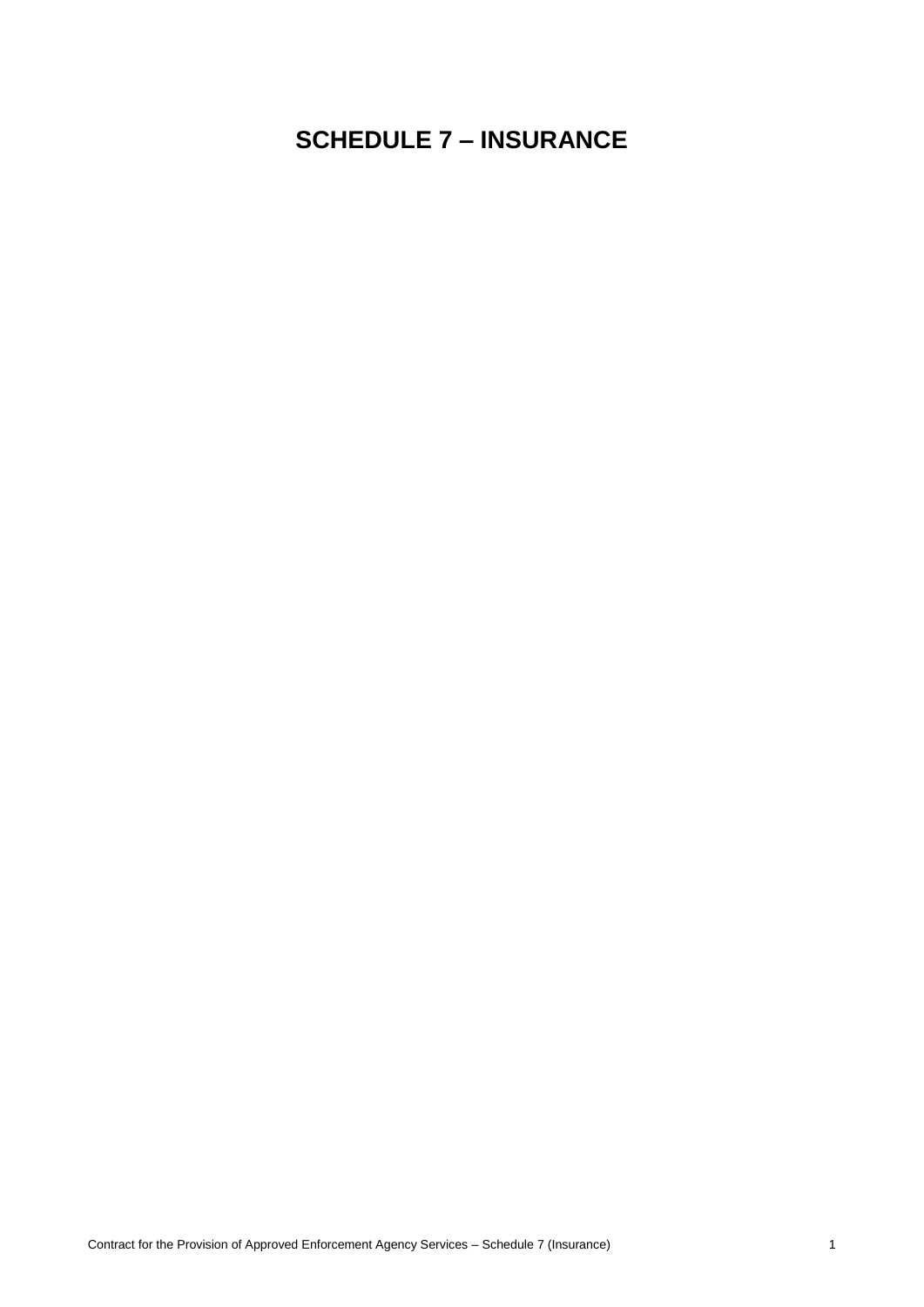# **1. THIRD PARTY PUBLIC AND PRODUCTS LIABILITY INSURANCE**

# <span id="page-1-0"></span>1.1 **Insured**

Service Provider

#### 1.2 **Interest**

To indemnify the Insured (named in paragraph [1.1](#page-1-0) above) in respect of all sums which the Insured shall become legally liable to pay as damages, including claimant's costs and expenses, in respect of accidental:

- (a) death or bodily injury (including mental anguish and shock) to or sickness, illness or disease contracted by any person;
- (b) loss of or damage to property; and
- (c) interference to property or any easement, right of air, light, water or way or the enjoyment or use thereof by obstruction, trespass, nuisance or loss of amenities,

happening during the Period of Insurance (in paragraph [1.5](#page-1-1) below) and arising out of or in connection with this Contract.

#### 1.3 **Limit of indemnity**

Not less than ten million pounds (£10,000,000) in respect of any one occurrence, the number of occurrences being unlimited in any annual policy period and in respect of products and pollution liability, not less than ten million pounds (£10,000,000) in any one occurrence and in the aggregate per annum.

#### 1.4 **Territorial limits**

United Kingdom

#### <span id="page-1-1"></span>1.5 **Period of insurance**

From the date of this Contract for the duration of the Contract and renewable on an annual basis unless agreed otherwise between the Parties.

#### 1.6 **Cover features and extensions**

- (a) Indemnity to principals clause (or additional insureds equivalent)
- (b) Indemnity to include legal liability arising out of false imprisonment and wrongful arrest
- (c) Cross liability clause
- (d) Legal defence costs
- (e) Health and Safety at Work etc Act 1974
- (f) Data Protection Laws

# 1.7 **Principal exclusions**

- (a) War and related perils
- (b) Nuclear and radioactive risks
- (c) Liability for death, illness, disease or bodily injury sustained by employees of the Insured arising out of the course of their employment